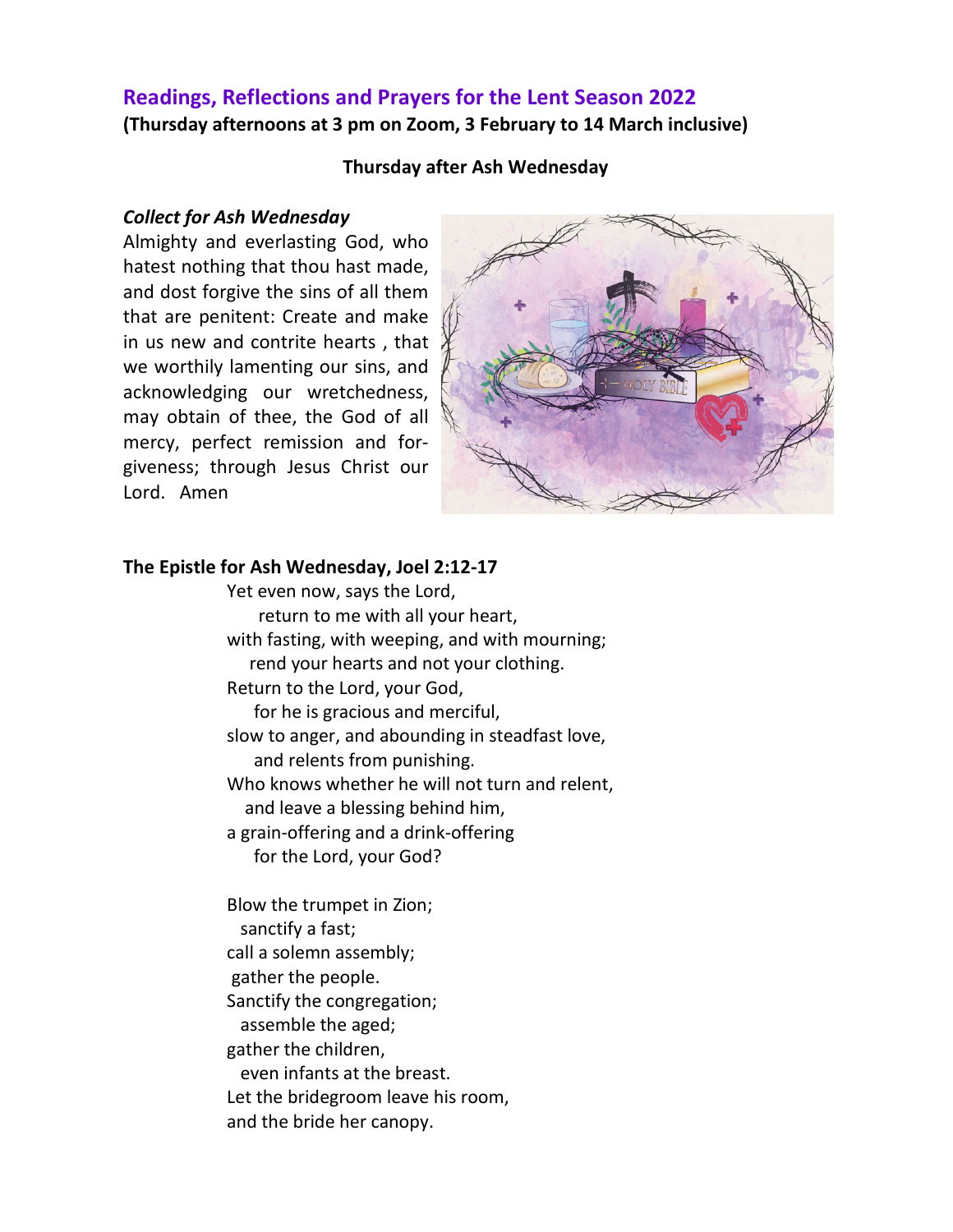Between the vestibule and the altar let the priests, the ministers of the Lord, weep. Let them say, 'Spare your people, O Lord, and do not make your heritage a mockery, a byword among the nations. Why should it be said among the peoples, "Where is their God?" '

### **Ronald Blythe, Ash Wednesday - T.S. Eliot**

'Ash Wednesday already!' says the old choir leader when I give her the hymns. 'The year races. When I was a girl a week took its time.' The three parishes will be together in Little Horksley in the church which rose from the ashes of an air raid and I shall kneel on the fractured tomb of a gentleman who died in the spring of 1666. His arms show a dove with 'an olive leaf pluckt off'. On Saturday I shall lay dear Micky's ashes in the rain-soft earth by the wall. How efficiently and swiftly we 'come to dust' in the late twentieth century. How the symbols of violence and peace pace our history. I shall read from Joel, a favourite author of mine - his magnificent, ' Blow the trumpet in Zion, sanctify a fast, call a solemn assembly, gather the people…"

Reading T.S. Eliot's *Ash Wednesday*, I am reminded of Barbara Pym sending me fragments of her delightful diary on postcards from her hospital bed. She said that her church's chief claim to fame was that Eliot was received in to the Church of England there on 29 June 1927. Finstock, Oxfordshire. It was there that she worshipped, devoutly and amusedly, in what one visitor called 'a tattered hamlet'. It was there that T.S.Eliot came for baptism. And it is in such unprepossessing spots up and down the country that the Faith takes root, the Faith which flowers everlastingly in poetry and philosophy, in historic associations and private discovery. The Gospel for Ash Wednesday contradicts Joel's orders. Do not parade your ashes. Fast in secret. And remember that the moth and rust must eventually reduce all that you have to dust. A dancing dust, judging by the motes caught in the early March sun which streams through my room.

Eliot published his Ash Wednesday in 1930 all unknowingly at the beginning of a decade in which politics would consign the Lord's own nation to the ash-pit. Lenten imagery from the grim Commination service and the Bible flickers through it. 'Turn thou us, O good Lord, and so we shall be turned' the congregation begs at the end of the Commination. The poet says:

> Because I do not hope to turn again Let these words answer For what is done, not to be done again May the judgement not be too heavy on us.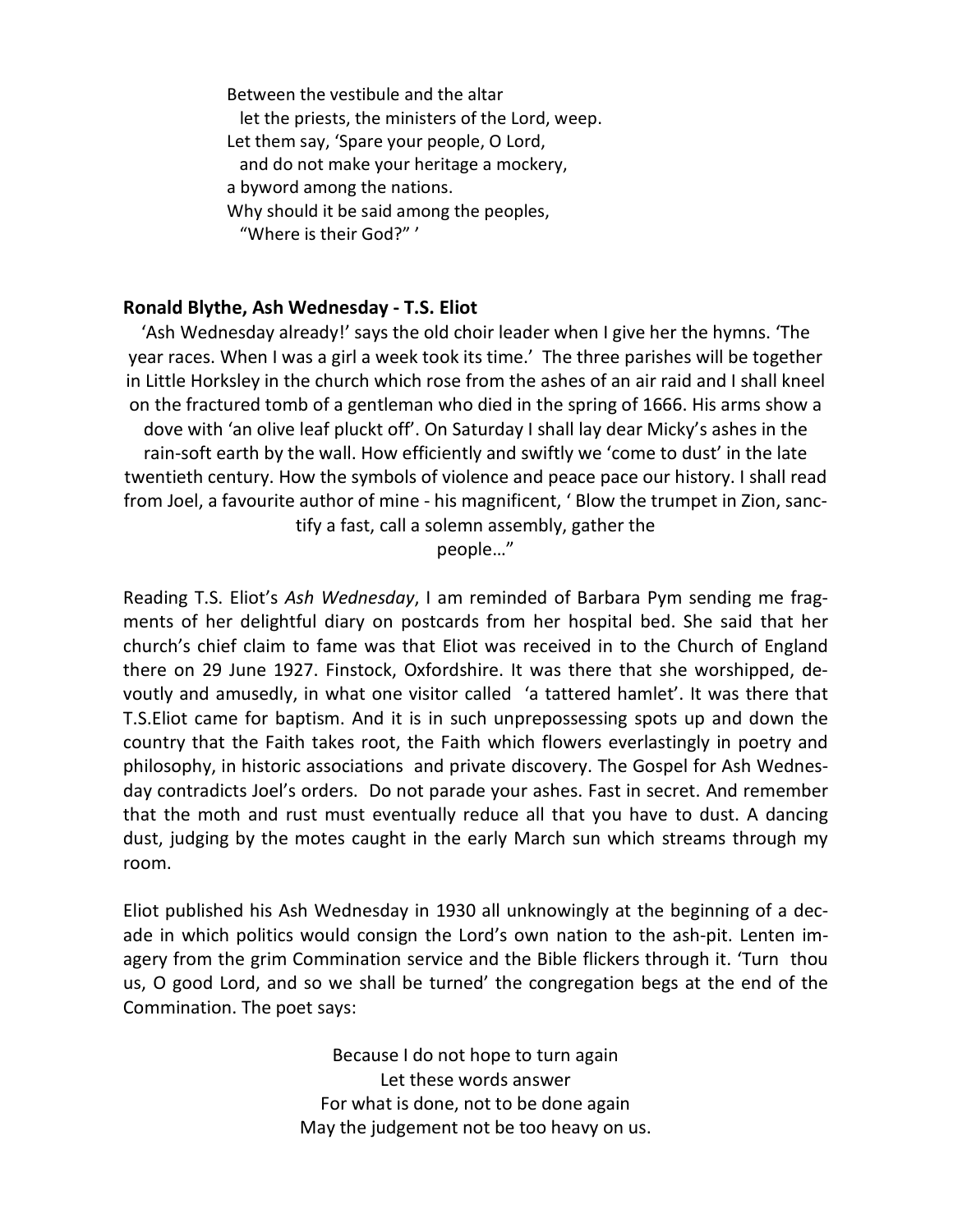After Ash Wednesday, the weekly house-communions at the farms, the (let us hope) drying up of the sodden fields, the pencil greening of the willows, the nesting of the birds. Nothing dusty. Quite the opposite. In the poem the birds sing, 'Redeem the time, redeem the dream.'

#### **Robert Herrick , 1591-1674,** *To keep a true Lent*

Is this a Fast, to keep the Larder leane and cleane from fat of Veales and Sheep?

Is it to quit the dish of Flesh, yet still to fill the platter high with Fish?

Is it to faste an houre, or ragged to go, or show a downcast look, and sowre?

> No: 'tis a Fast, to dole thy sheaf of wheat and meat unto a hungry Soule.

It is to fast from strife. from old debate, and hate; to circumcise thy life.

To shew a heart grief-rent; to starve thy sin not Bin; and that's to keep thy Lent.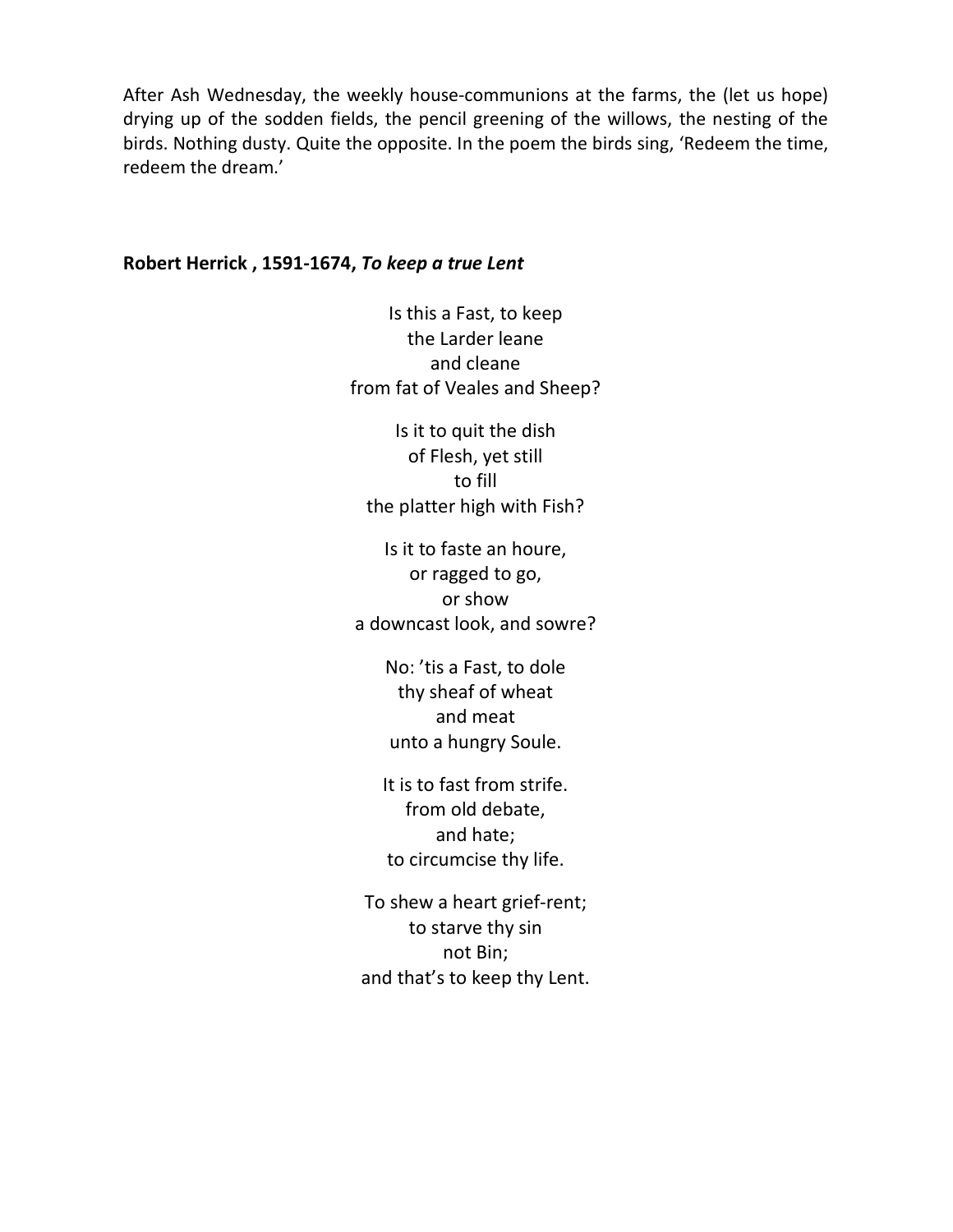### **St Augustine**

Two works of mercy set a man free: forgive and you will be forgiven, and give and you will receive.

When we pray we are all beggars before God: we stand before the great householder bowed down and weeping, hoping to be given something; and that something is God himself.

What does a poor man beg from you? Bread. What do you beg from God? - Christ, who said, 'I am the living bread which came down from heaven.'

Do you really want to be forgiven? Then forgive. Do you hope to receive something? Then give to another. And if you want your prayer to fly up to God, give it two wings, fasting and almsgiving.

But look carefully at what you do: don't think it is enough to fast if it is only penance for sin, and does not benefit someone else. You deprive yourself of something, but to whom do you give what you do without?

Fast in such a way that you rejoice to see your dinner eaten by another, not grumbling and looking glumly, giving because the beggar wearies you rather than because you are feeding the hungry.

If you are sad when you give alms, you lose both bread and merit, because 'God loves a cheerful giver'.



*Rembrandt van Rijn 1648*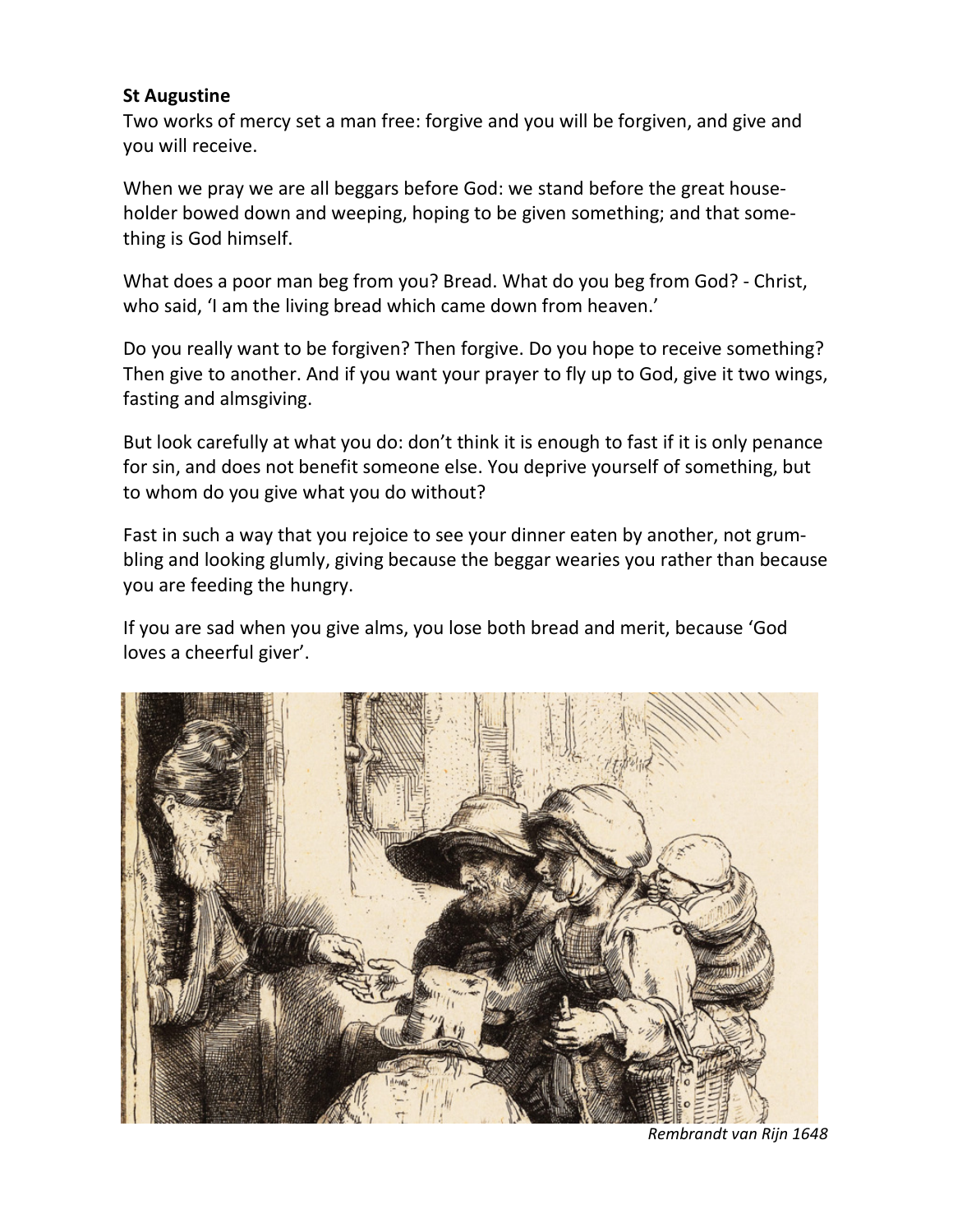## **John Donne (1572 – 1631)**

Wilt thou forgive that sin where I begun, which is my sin, though it ere done before? Wilt thou forgive those sins through which I run,

and do them still: though still I do deplore? When thou hast done, thou hast not done. For I have more.

Wilt thou forgive that sin by which I won others to sin? And made their sin my door? Wilt thou forgive that sin which I did shun a year or two, but wallowed in a score? When thou hast done, thou hast not done, for I have more.

I have a sin of fear, that when I have spun my last thread, I shall perish on the shore; Swear by thyself, that at my death thy Sun shall shine as it does now, and heretofore. And having done that, thou hast done, I have no more



### **T.S.Eliot, Ash-Wednesday 1**

Because I do not hope to turn again Because I do not hope Because I do not hope to turn Desiring this man's gift and that man's scope (Why should the aged eagle stretch its wings?) Why should I mourn The vanished power of the usual reign? Because I do not know again The infirm glory of the positive hour because I do not think Because I know I shall not know The one veritable transitory power Because I cannot drink There, where trees flower, and springs flow, for there is nothing again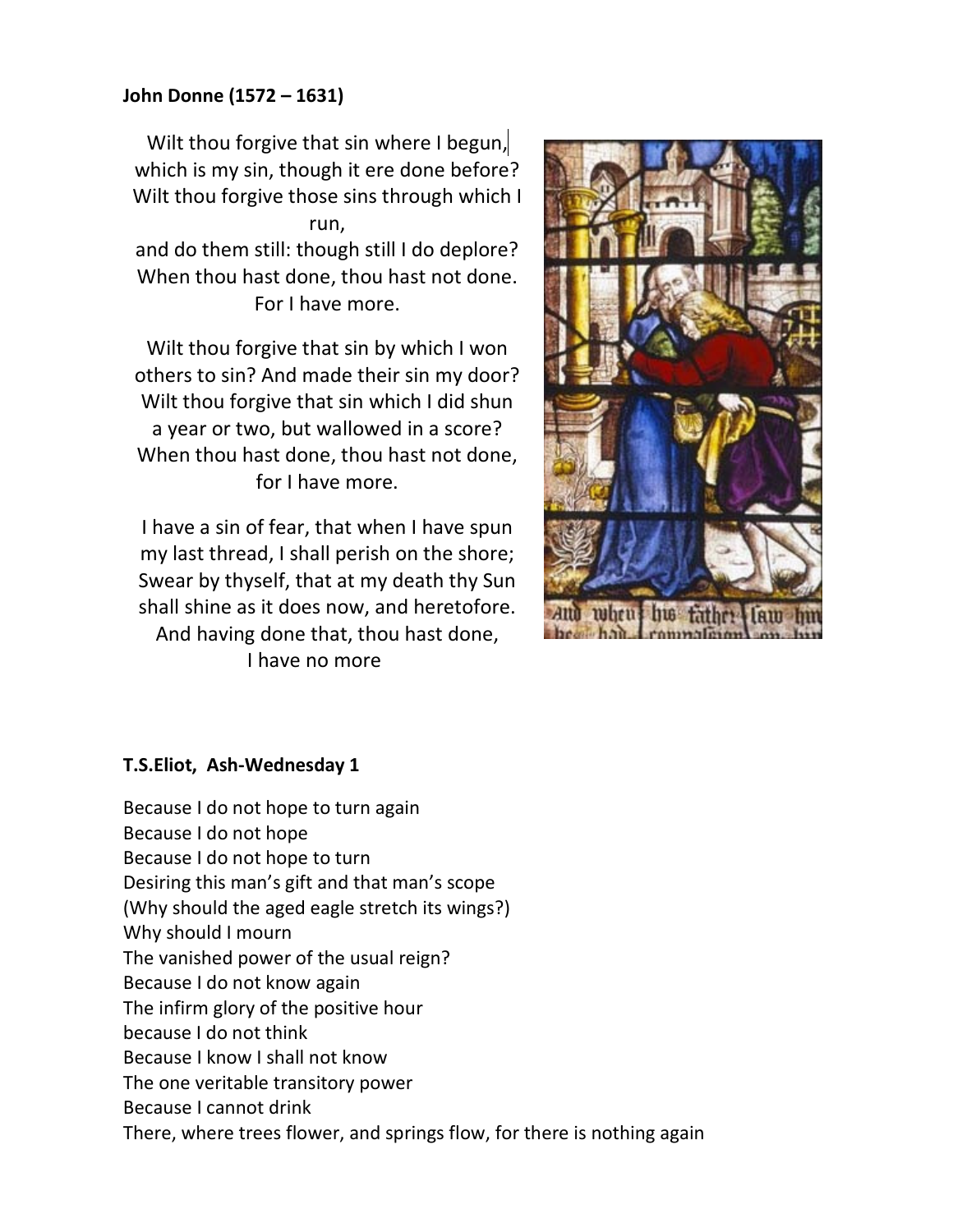Because I know that time is always time And place is always and only place And what is actual is actual only for one time And only for one place I rejoice that things are as they are and I renounce the blessed face And renounce the voice Because I cannot hope to turn again Consequently I rejoice, having to construct something Upon which to rejoice

And I pray to God to have mercy upon us And I pray that I might forget These matters that with myself I too much discuss Too much explain Because I do not hope to turn again Let these words answer For what is done, not to be done again May the judgement not be too heavy upon us

Because these wings are no longer wings to fly Bur merely vans to beat the air The air which is now thoroughly small and dry Smaller and dryer than the will Teach us to care and not to care Teach us to sit still.

Pray for us sinners now and at the hour of our death Pray for us now and at the hour of our death



*Statue of Kaipunesut 2528-2520 BC* 

#### **Christina Rossetti, 'Uphill'**

Does the road wind uphill all the way? Yes, to the very end. Will the day's journey take the whole long day? From morn to night, my friend.

But is there for the night a resting place? A roof for when the slow dark hours begin, May not the darkness hide it from my face? You cannot miss that inn.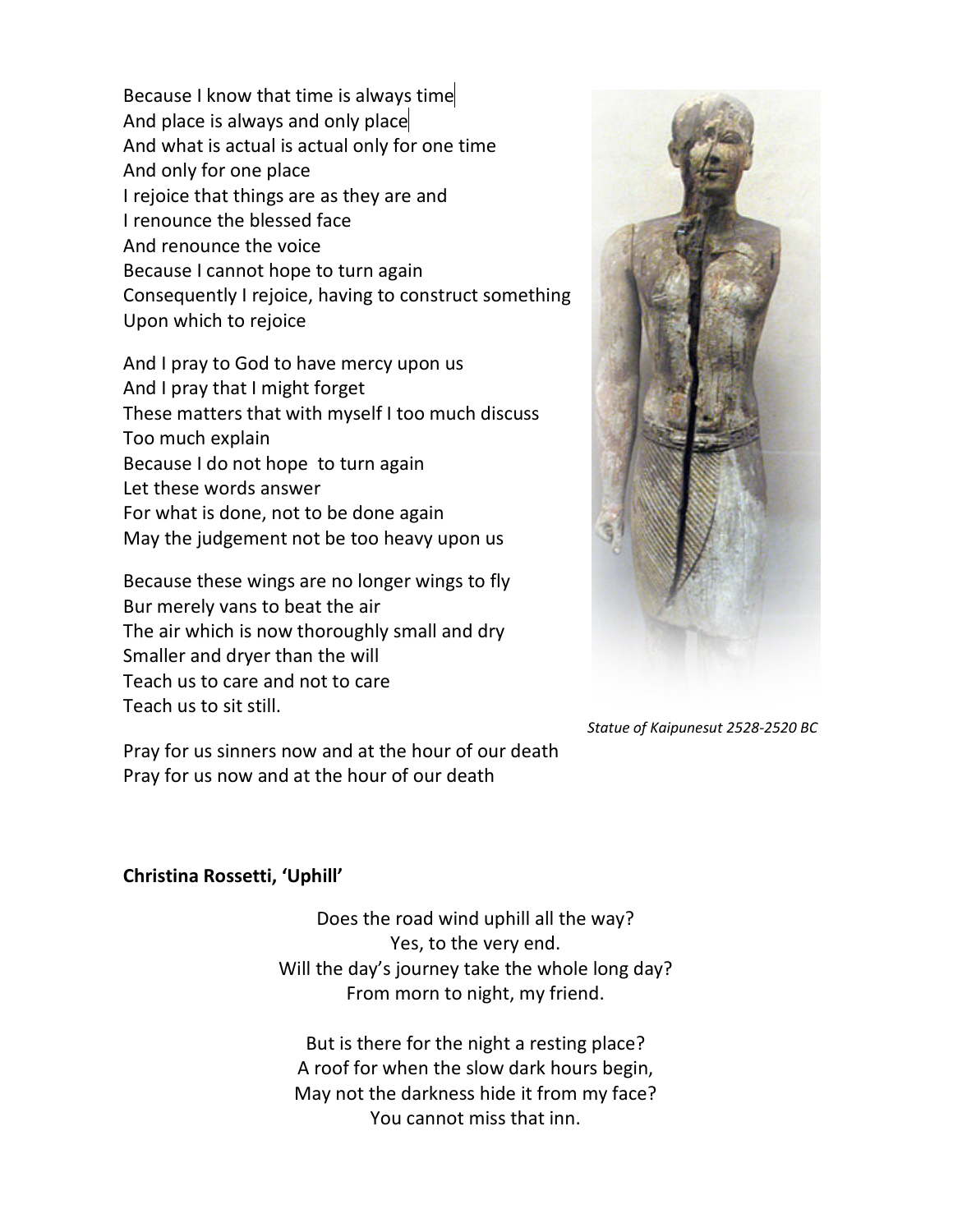Shall I meet other wayfarers at night? Those who have gone before. Then must I knock, or call when just in sight? They will not keep you standing at the door.

Shall I find comfort, travel sore and weak? Of labour you shall find the sum. Will there be beds for me and all who seek? Yea, beds for all who come.

### **Evelyn Underhill,** *Immanence*

I come in the little things, Saith the Lord; Not borne on morning wings Of majesty; but I have set my feet Amidst the delicate and bladed wheat That springs triumphant in the furrowed sod - There do I dwell, in weakness and in power; Not broken or divided, said our God! In your straight garden plot I come to power; About your porch my vine, Meek, fruitful, doth entwine, Waits, at the threshold, Love's appointed hour.

I come in the little things, Saith the Lord; Yea, on the glancing wings Of eager birds, the soft and pattering feet Of furred and gentle beasts, I come to meet Your hard and wayward heart. I stand confest On every nest Where feathery Patience is content to brood And leaves her pleasure for the high emprise Of motherhood - There does my Godhead rest. I come in the little things Saith the Lord; My starry wings I do forsake, Love's highway of humility to take; Meekly I fit my stature to your need.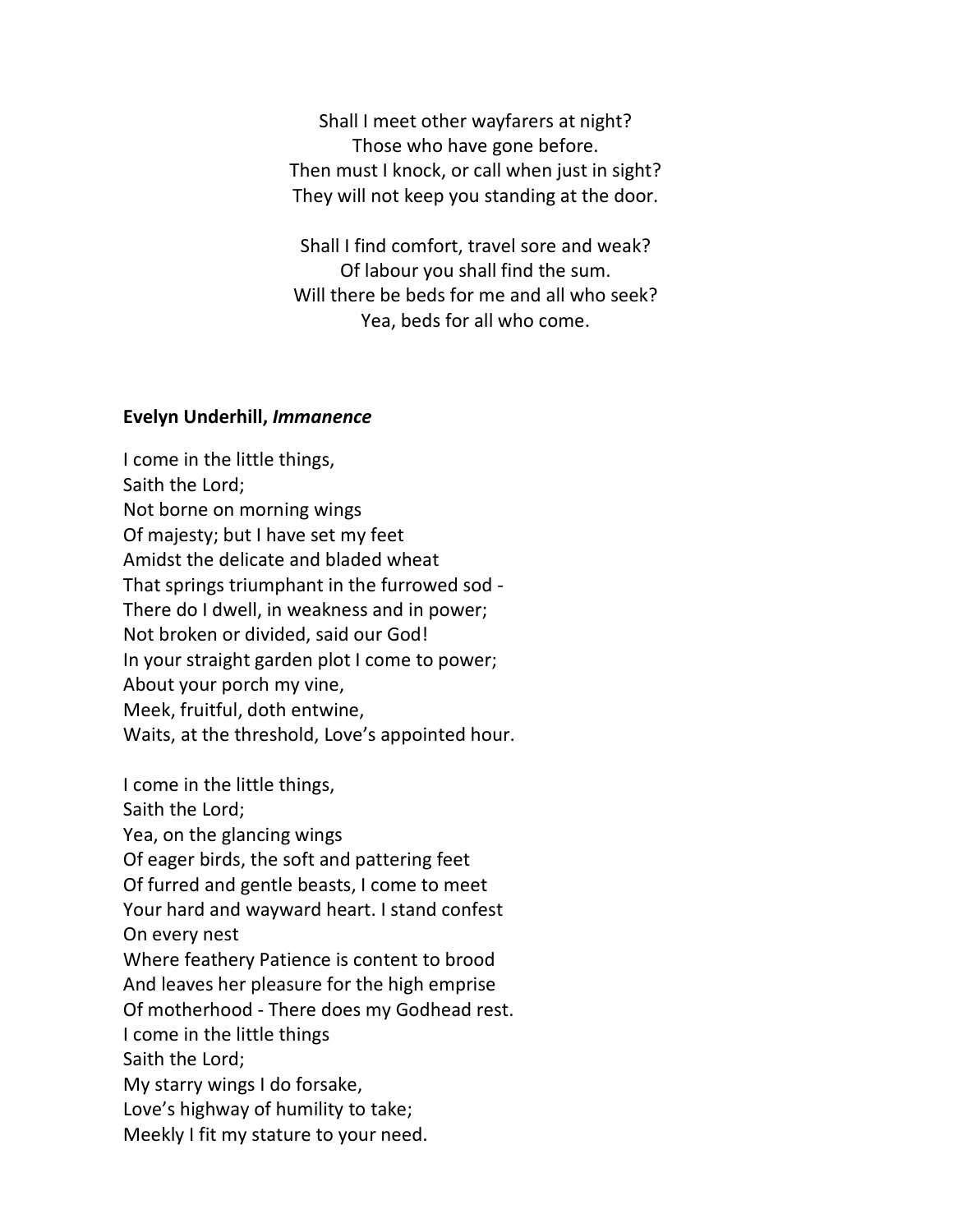In beggars part About your gates I shall not cease to plead As man, to speak with man Til by such art I shall achieve my immemorial plan; Pass the low lintel of the human heart.

**Edgar Lee Masters, Spoon River Anthology,** *Marie Bateson*



You observe the carven hand With the index finger pointing heavenward. That is the direction, no doubt. But how should one follow it. It is well to abstain from murder, and lust To forgive, do good to others, worship God Without graven images, But these are external means after all By which you chiefly do good to yourself The inner kernel is freedom, It is light, purity — I can do no more, Find the goal or lose it, according to your vision.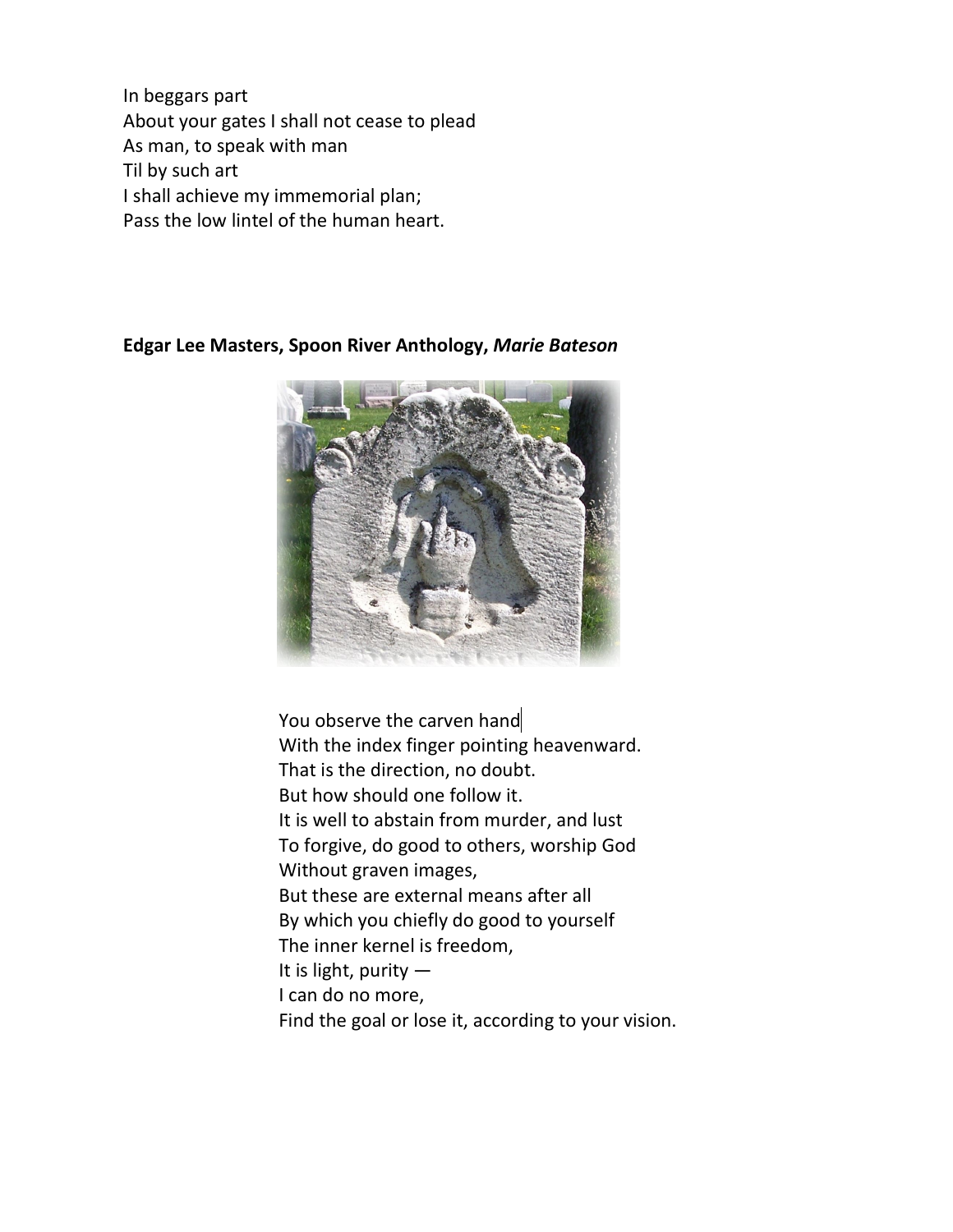# **from a poem by Joyce Rupp (here 'who' is substituted for 'she' in the original)**

inside each of us there awaits a wonder full spirit of freedom who waits to dance in the rooms of our heart that are closed dark and cluttered who waits to dance in the spaces where negative feelings have built barricades and stock-piled weapons who waits to dance in the corners where we still do not believe in our goodness inside each of us there awaits a wonder full spirit of freedom who will lift light feet and make glad songs within us on the day we open the door of ego and let the enemies stomp out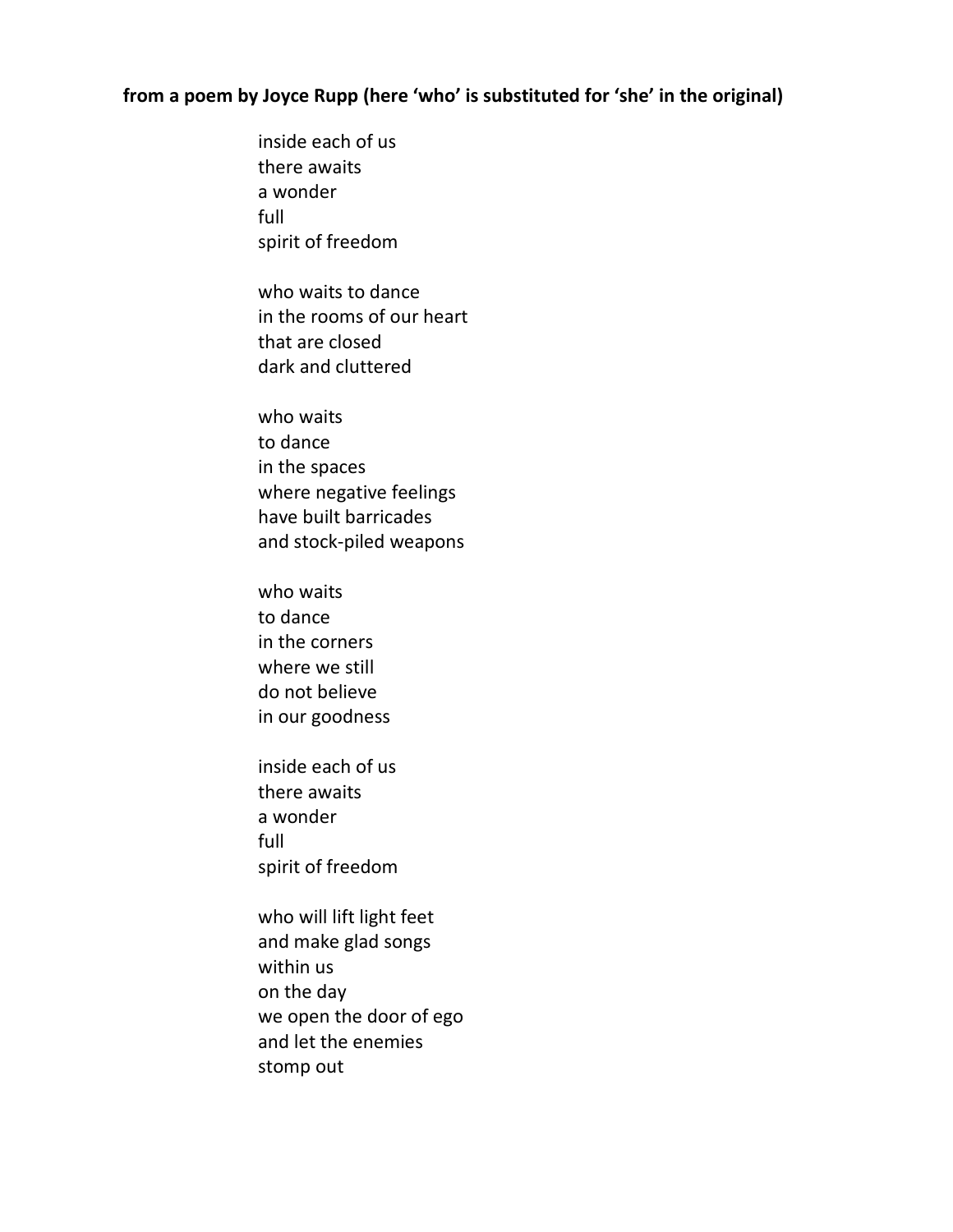## **Martin Luther**

Paul sets forth the whole life of a Christian man in Galatians 5:6, namely, that inwardly it consists of faith towards God, and outwardly in charity and good works to our neighbour.

In faith, all works are equal, and any one work the same as any other.

God does not consider how little, or how great the works are, but God looks on the heart, which performs in faith and obedience to God the demands of its calling.

I cannot turn my neighbour away without turning God away: and that is to fall in unbelief.

We are, if I may be allowed so to express it, Christs to our neighbour.

God pays no heed to the insignificance of the work being done, but looks at the heart which is serving him in the work; and this is true of such mundane tasks as washing the dishes or milking the cows.

# **1 Corinthians 13.1**

Though I speak with the tongues of men and of angels, and have not charity, I am become as sounding brass, or a tinkling cymbal.

 And though I have the gift of prophecy, and understand all mysteries and all knowledge; and though I have all faith, so that I could remove mountains, and have not charity, I am nothing.

And though I bestow all my goods to feed the poor, and though I give my body to be burned, and have not charity, it profiteth me nothing.

Charity suffereth long, and is kind; charity envieth not ; charity vaunteth not itself, is not puffed up,

Doth not behave itself unseemly, seeketh not her own, is not easily provoked, thinketh no evil,

Rejoiceth not in iniquity, but rejoiceth in the truth;

 Beareth all things, believeth all things, hopeth all things, endureth all things. Charity never faileth: but where there be prophecies, they shall fail; where there be tongues, they shall cease; whether there be knowledge, it shall vanish away. For we know in part, and we prophesy in part.

But when that which is perfect is come, then that which was in part shall be done away. When I was a child, I spake as a child, I understood as a child, I thought as a child; but when I became a man, I put away childish things.

For now we see through a glass darkly; but then face to face: now I know in part; but then shall I know even as I am known.

And now abideth faith, hope, charity, these three: but the greatest of these is charity.